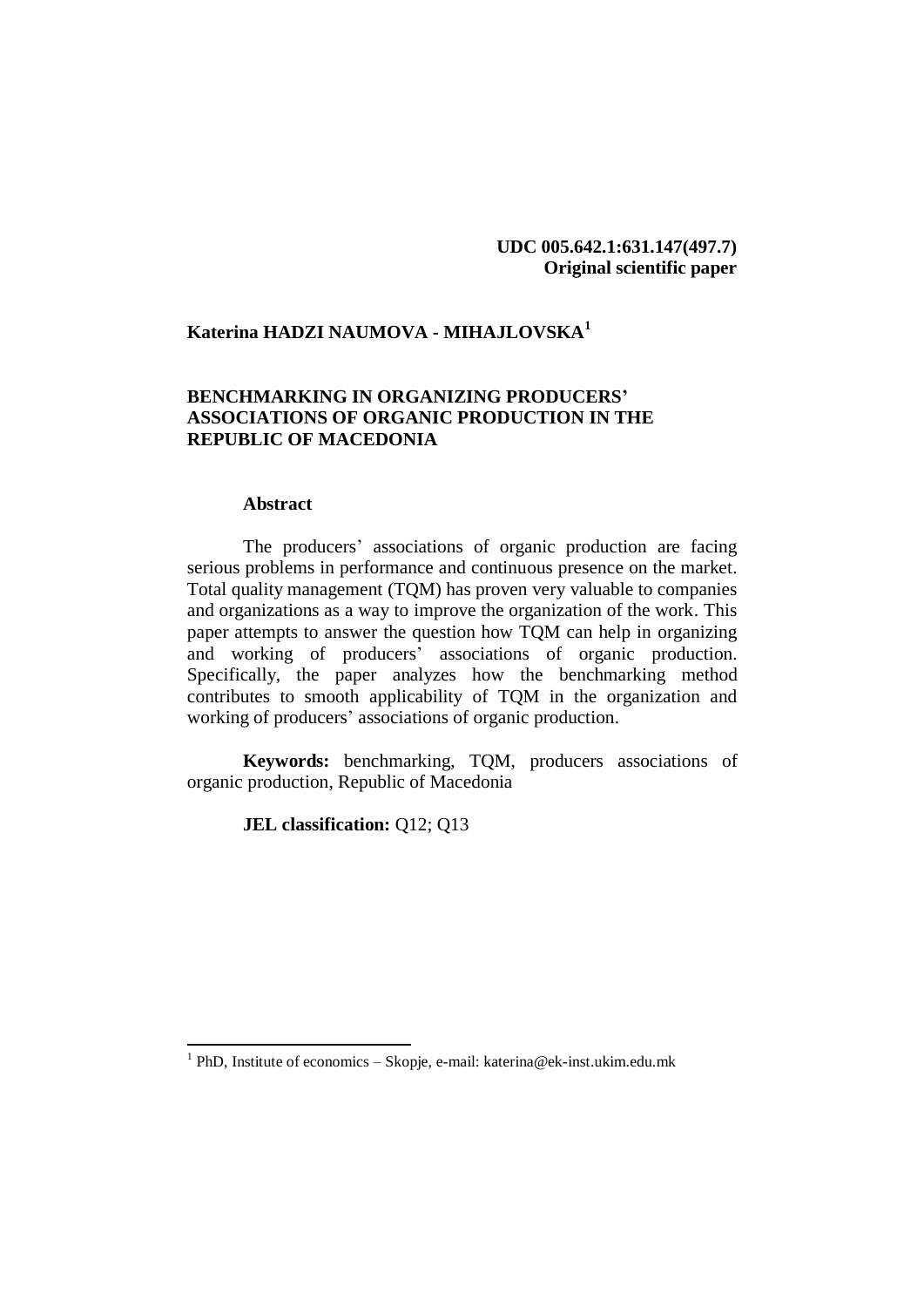#### **Introduction**

One important approach to sustainable development, which at the same time gives us good quality and safe products, and has seen intense growth in the country, is organic farming. The Republic of Macedonia has excellent conditions for the development of organic farming due to the extensive farming mainly in the highlands, as well as the adoption of the Law on Organic Farming accompanied by appropriately defined agrarian policy. In the Republic of Macedonia there is a formal legal framework upon which several associations of producers of organic food have been formed. Nevertheless, associations are characterized with poor market organization and fragmentation, i.e. in one region there are several associations for the same product.<sup>2</sup> This emerges the need for a new approach to management with its base is multidimensionality of quality, because organic products are result of production with standard procedure, certification and high quality of the products.

The concept of total quality management (TQM) is an integrative approach which works on the principle that long-term success only depends on the commitment to quality in all the departments of an organization. It is the process of creating through quality care and accountability of all that is achieved by total commitment, continuous improvement and advancement in all aspects of operations. The TQM organization develops a wide range of indicators and methods to measure and improve its performance regarding human resources management, leadership, policy and strategy formation, management of processes, material resources management, employees, consumers and society. A method which allows improved performance and continuous measurement process is benchmarking. Benchmarking is a process of continuous measuring and comparing an organization's business processes leaders anywhere in the world to gain information which will help the organization take action to improve its performance. It is a useful management tool with the task to learn, apply and use other positive experiences by achievable standards (benchmarks). The goal is to reduce errors, reduce costs and increase the customer satisfaction which will consequently increase profits and maintain and strengthen market positions.

1

<sup>&</sup>lt;sup>2</sup>Annual report on agriculture and rural development 2012, MZSV, [http://www.mzsv.gov.mk/files/GIZRR\\_2012.pdf,](http://www.mzsv.gov.mk/files/GIZRR_2012.pdf) [30.12.2013]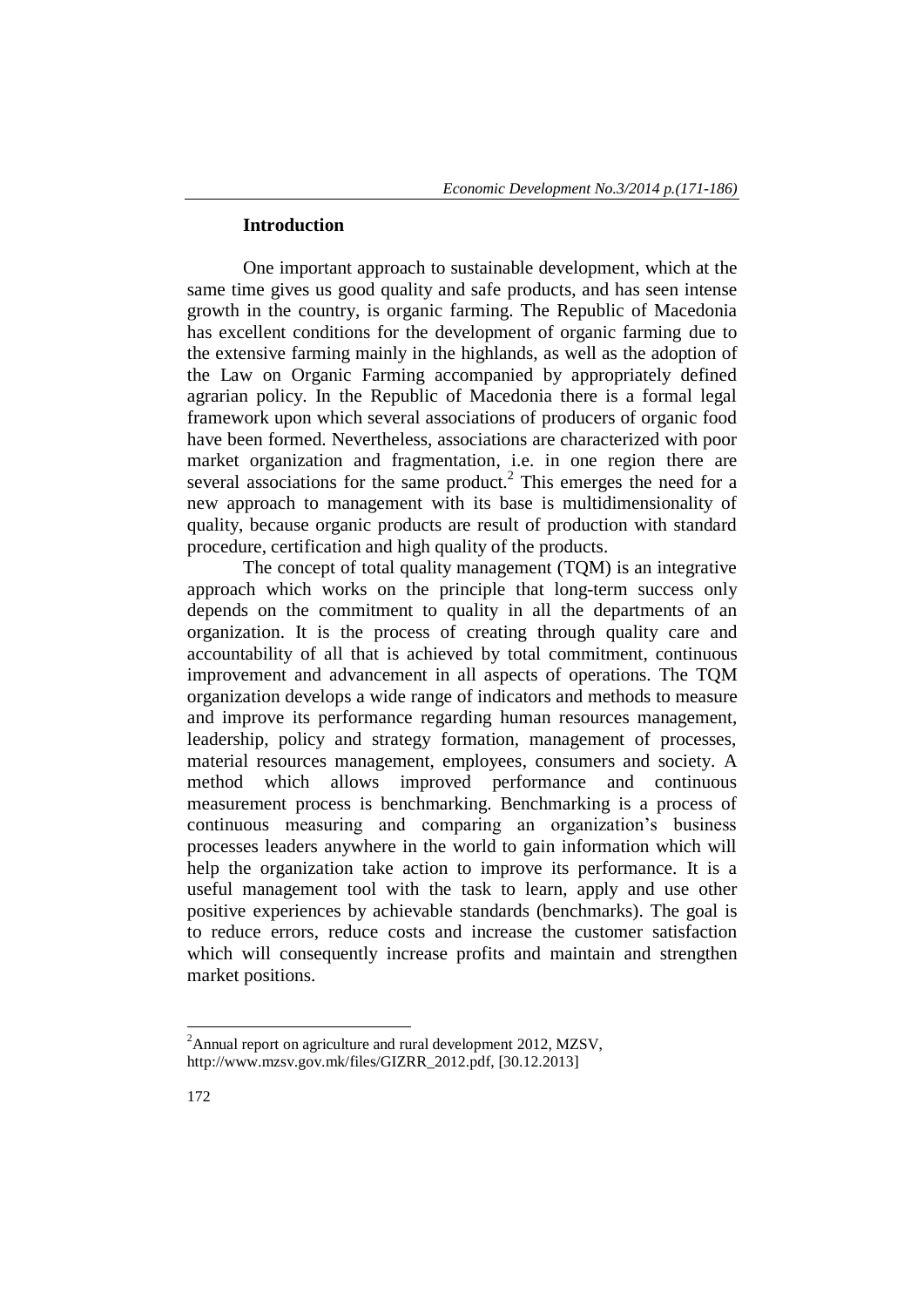The purpose of the paper is to show how benchmarking can affect the improvement of the work and organization of associations of producers of organic products. The subject of research is benchmarking, types of benchmarking, manner of work of association of producers of organic products regarding the possibility of applying TQM and demonstrating steps in the application of benchmarking in organizing associations of producers of organic products. The research in the paper is based on the analysis of the data obtained through interviews with the members of the associations of producers of organic products in Republic of Macedonia, using a previously prepared questionnaire with qualitative and quantitative data as well as their published information.

### **1. Definition and types of benchmarking**

During the goal setting, the rules and the business plan of a company or organization should answer the questions "Where are we?", "Where do we want to be?" and "How do we get there?" These questions can be answered using a benchmarking method that involves a continuous process of checking of abilities, rivals and continued implementation of improvement or development. Benchmarking is a useful management tool aimed at learning, applying and using other positive experiences by achievable standards (benchmarks). The goal is to reduce errors, reduce costs and increase customer satisfaction which will in return increase profits and maintain and strengthen market positions.

Benchmarking is a systematic and continuous measurement and comparing an organization's business processes against the business process leaders anywhere in the world to gain information which will help the organization take action to improve its performance.<sup>3</sup>

Benchmarking may form the basis of a renewed development in a company as this tool helps identify the processes in which the best possibilities of improvements lie. The solutions used in other companies, however, can only very seldom be transferred directly to the company in question. Adjustments in some form will be made but the understanding of the "theory" behind the solutions should always form the basis of the current improvements.

1

<sup>3</sup> Dahlgaard J.J., Kristensen K., Kanji G.K., Fundamentals of Total Quality Management, Taylor &Francis, Lodon and New York, 2002, p.197.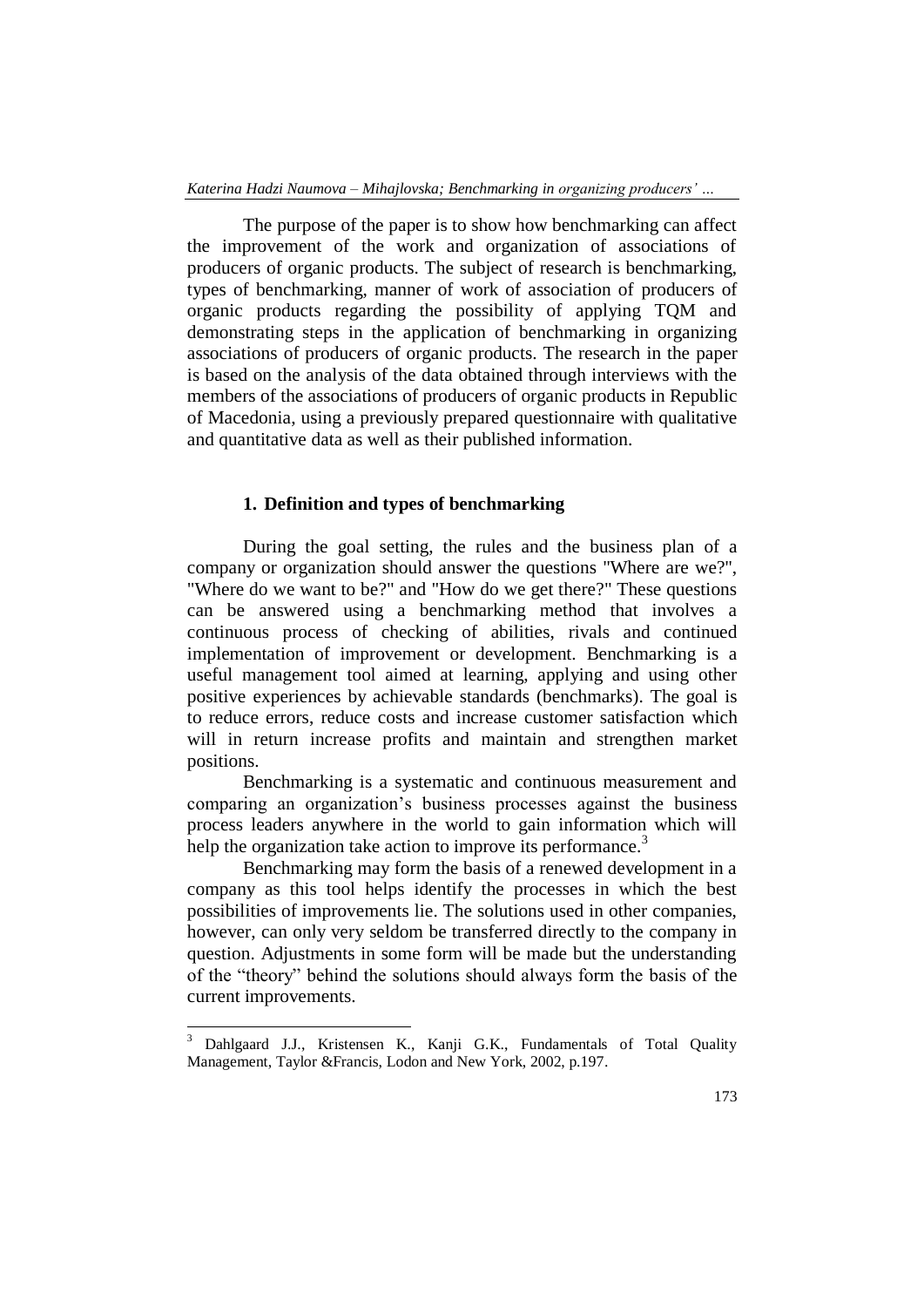Depending on the object of analysis, benchmarking is normally divided into the following four types:<sup>4</sup>

- Internal benchmarking, which means comparing departments and divisions in the same organization or company i.e. the object of analysis are departments, divisions, or sister companies in order to identify the best performances of a given activity within the company. This form of benchmarking opens up the possibility of a deep understanding of how benchmarking can be implemented. The procedure can so-to-speak be practiced internally. Furthermore, experience shows that internal benchmarking improves the internal level of performance and the internal customer satisfaction through reduction of the various quality and productivity and at the same time it improves the ability to communicate and co-operate in the company. This is normally the simplest form of benchmarking because data will always be available for comparison.
- Competitor-based benchmarking is the most difficult form of benchmarking, where the company compares itself with its direct present or potential competitors within the same range of products (e.g. competitors on foreign markets) in order to gather information on the competitor's products, processes and results to be able to compare this information with the company's own results and to learn from the differences. In this case, data can be difficult to come by and must often be acquired by indirect means. The advantages of competitive benchmarking, beside the fact that the company puts itself in a certain position in comparison with its competitors, is that at a very early stage the company's attention is drawn to the expectations which the customers may rightly have. Furthermore, the results have a high degree of comparability as the product and thus the basis production structures are identical.
- Functional benchmarking is based on the functions which the company is especially noticed for, the idea being that the company compares itself with the leading company in these functions. These companies can be direct competitors of the company, but often this does not have to be the case.
- Generic benchmarking includes producers which are common on all types of companies, such as order-taking, payment of wages,

 4 Ibid, p.21.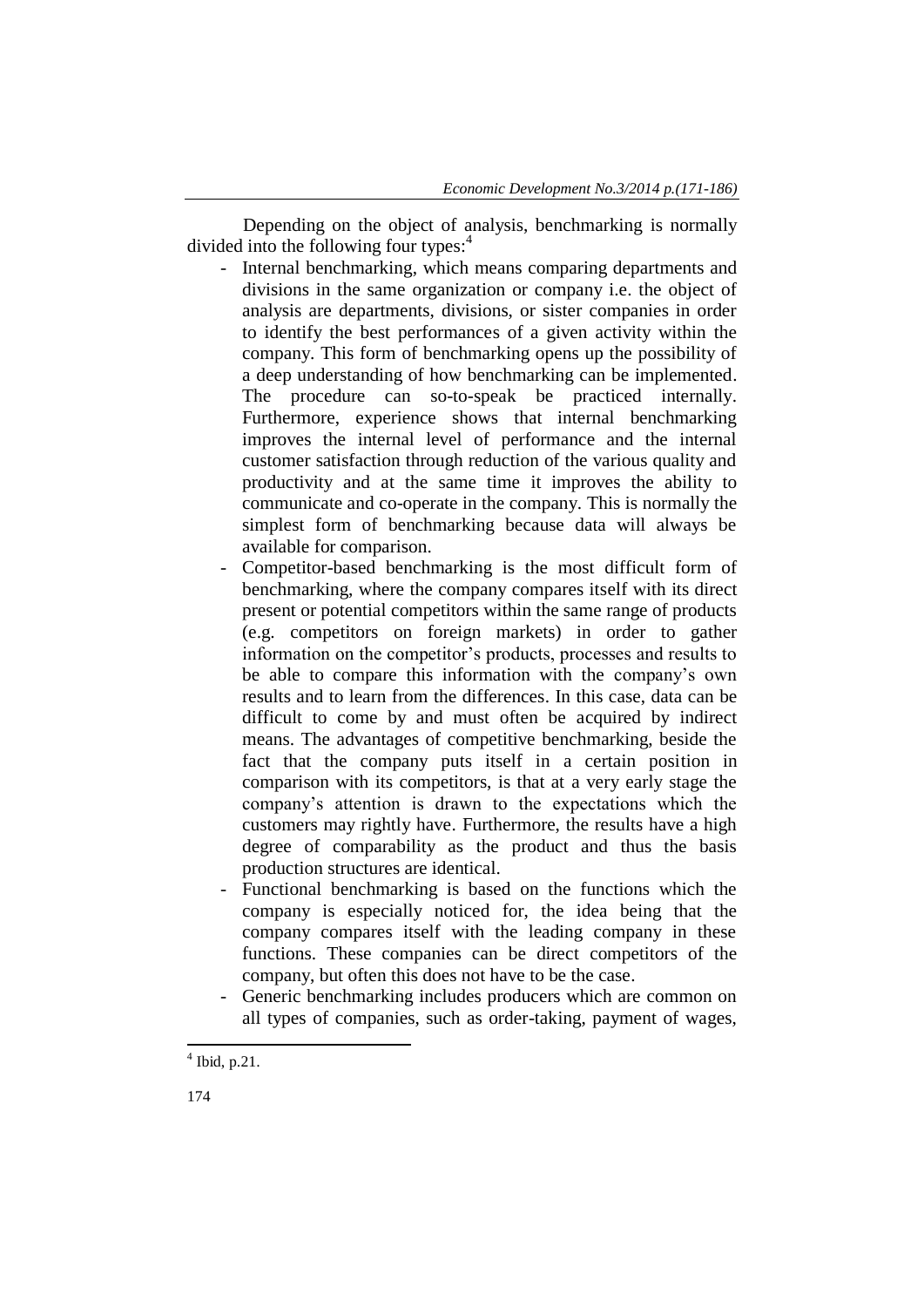word processing and the like. In this type of benchmarking, the potential comparative partner is any company which has obtained a reputation of being excellent within the area which is benchmarked. The advantage of this form of benchmarking is that the probability of finding world class practice grows as the number of potential benchmarking partners is expanded. On the other hand, it is obvious that the possibility of transferring the found practice directly to one's own company is smaller than the possibility of transfer found with the other types of benchmarking. Another advantage is that collection of data in this case is considerably easier than by competitive benchmarking as it is much easier to have co-operation with companies from other lines of business than your own line.

Benchmarking is not just a question of comparing with the competitors, it is a process of understanding and cognition to know one's own strengths and weaknesses, the competitors and the best in the field, learn from the best and achieve leadership.

### **2. Areas of benchmarking**

Research has shown that there are three main areas which can be benchmarked and that all of these can be combined with one or more of the three types of benchmarking. Those three areas are:<sup>5</sup>

- 1. Quality
- 2. Productivity
- 3. Time

 $\overline{a}$ 

However, it can be argued that only two main areas can be benchmarked – quality and productivity – as time will always be a part of either quality or productivity. If we refer to time, despite this fact, as a special area which can be benchmarked, the reasons will be the following:<sup>6</sup>

- The time concept is simple and easy to understand and is thus easily accepted by all employees.

 $5$  Karloff B., Ostblom S., "Benchmarking – a signpost to excellence in quality and productivity", John Wiley &sons, New York, 1994, p.35.

Dahlgaard J.J., Kristensen K., Kanji G.K., Fundamentals of Total Quality Management, Taylor &Francis, Lodon and New York, 2002, p.201.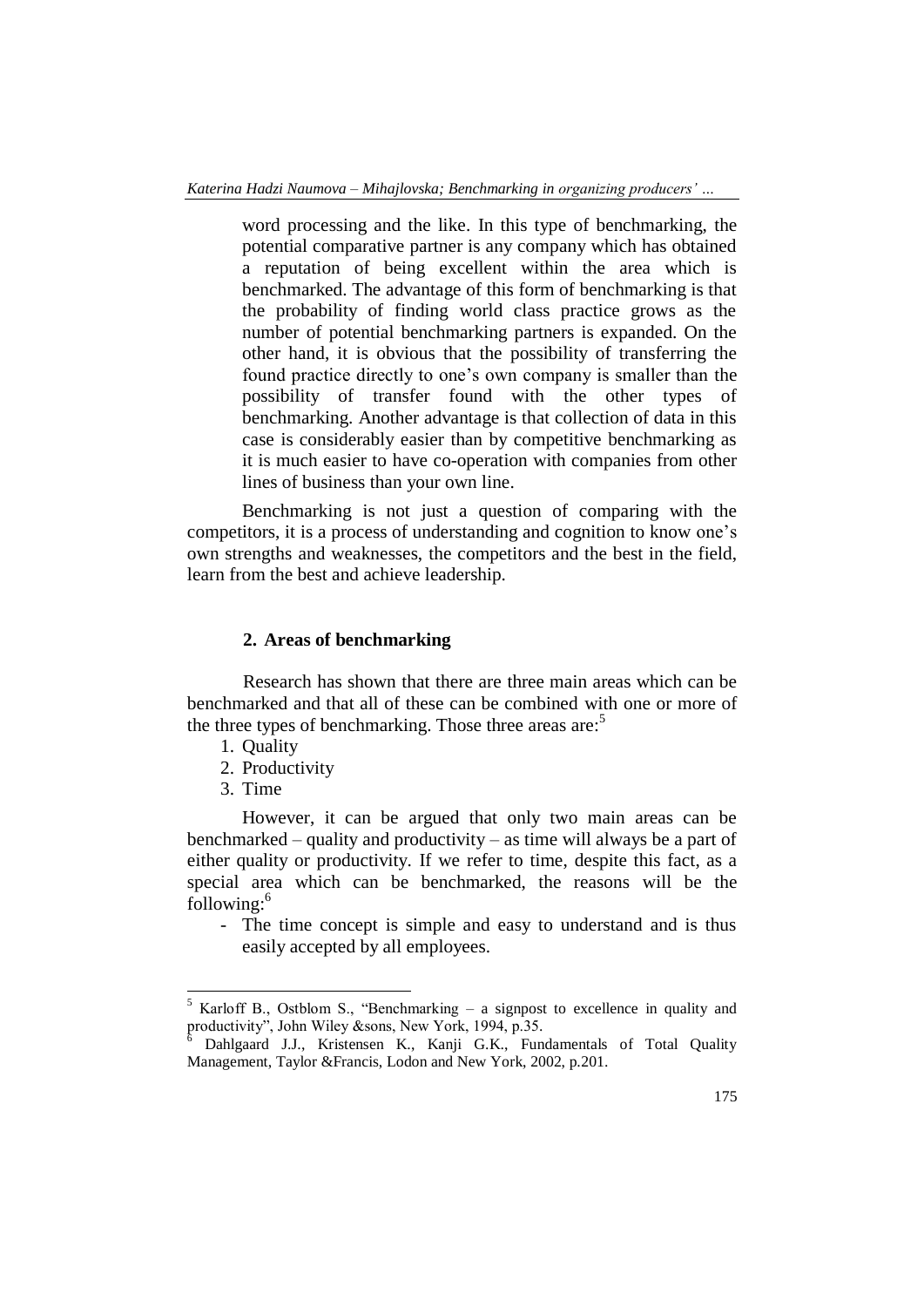- The time concept is by definition related to processes and will thus automatically force the participants to focus on processes and process relation. Consequently, it will, by definition, invite a better co-operation between processes and departments.
- Reduction of times (e.g. times of delivery) means increased productivity and increased quality perception by customers.

The benchmarking productivity means identifying potential benchmarking partners. A common productivity measure in this respect  $i s<sup>7</sup>$ 

|                         | Turnover - (purchase+expenses+depreciations+interests) |
|-------------------------|--------------------------------------------------------|
| Ordinary net profit $=$ |                                                        |
|                         |                                                        |
| per employee            | Average number of full-time employees                  |

The application of this productivity measure in connection with benchmarking is often applied by analyzing the results of the following three steps:

- 1. The potential benchmarking partners can be identified by calculating the ordinary net profit per employee.
- 2. By comparing the key figures: turnover, purchase, costs, interest and depreciations per employee, it will be possible to minimize the number of potential partners and create the possibility of identifying the processes which will be valuable for benchmarking.
- 3. A further breakdown of the key figures increases the possibility of identifying the relevant processes for benchmarking.

Benchmarking of quality will either be a natural extension of time or productivity applied first in connection with benchmarking or it can be the area on which for some reason has been focused at first. Benchmarking of quality can be divided into the same main areas which are normally used in connection with the division of the concept of quality:<sup>8</sup>

- a) External quality: customer satisfaction and technical quality of products
- b) Internal quality: employee satisfaction and process quality.

1

<sup>7</sup> Ibidem.

<sup>8</sup> Ibid, p.202.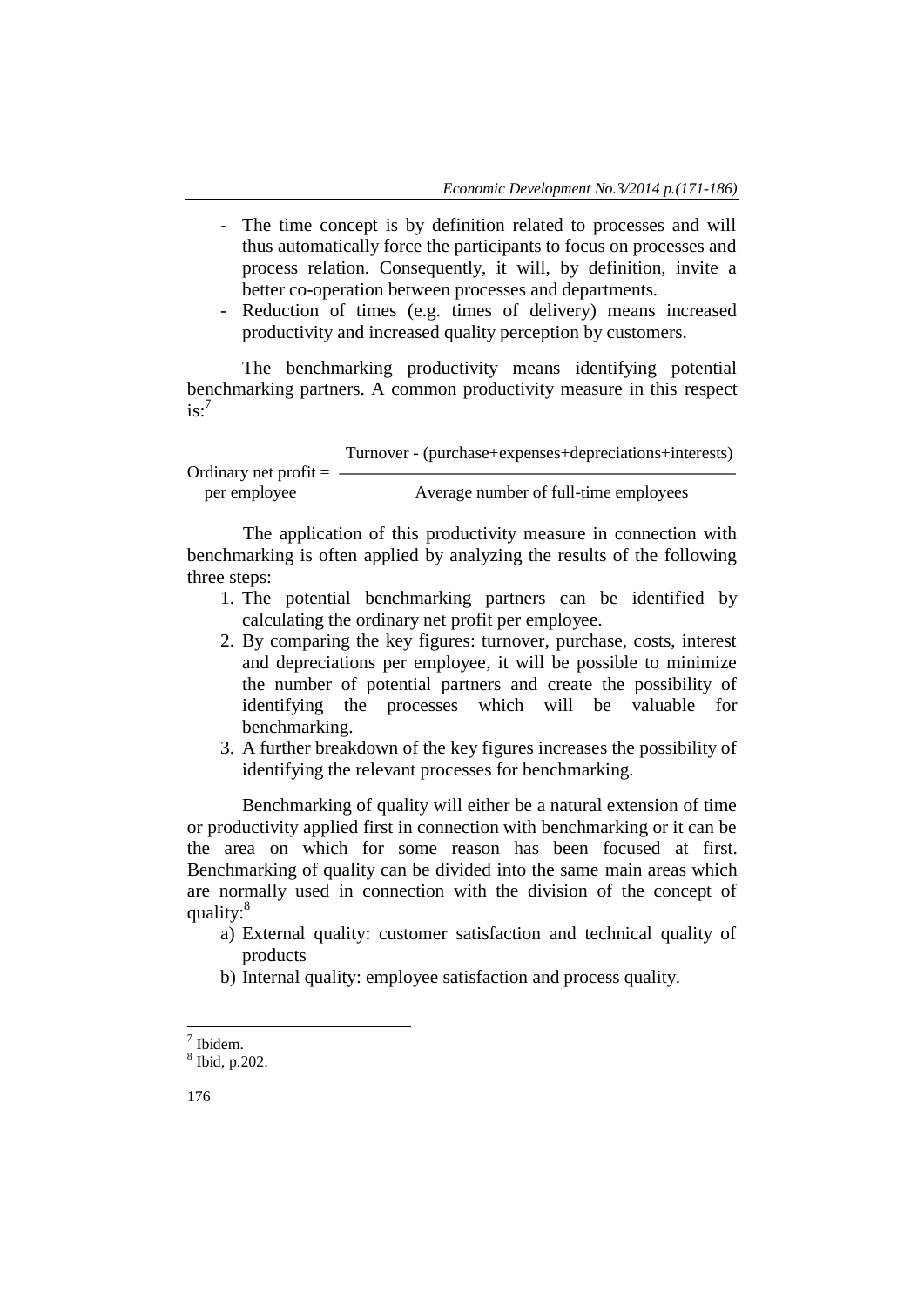Benchmarking of process quality can be divided up into a string of key processes, which in relation to a production company may consist of the following: research and development, production and distribution and administrative support processes.

# **3. Analysis of the work and organization of associations of producers of organic production in Republic of Macedonia**

In order to explore the possibility of implementing TQM as a way of successful working and organization of associations of producers of organic products, this survey is conducted on two bases:

- By determining the development of the association by applying the principles of TQM and
- By determining the difference between the principles of operation used by associations, and the principles of TQM

Because the purpose of the paper is to show how benchmarking can contribute to the smooth applicability of TQM in the organization and work of the association of producers of organic production, questions were raised concerning the use of certain principles in the operation of associations and questions in relation to benchmarking of external and internal quality.

According to the Central Registry of the Republic of Macedonia, as the only institution that keeps records of producers' associations of organic food, there is no exact number of registered associations of producers of organic food because they are registered with the Law on Associations and Foundations based on Articles 5, 18 and 20, and belong to organizations and the non-profit sector, where the data of associations are protected in accordance with the regulations on protecttion of personal data and classified information. 9 The questionnaire was sent to the highest form of organized associations in the country – the Federation of Producers of organic products, which includes nine regional associations, of which four (4) Associations ("Organik kaki" – Valandovo, "Aronia" - Gevgelija, "Ovcepolski eko-proizvodi"- Sveti Nikole and "Eko-Sar" - Gostivar) and sixty-five (65) members manufacturers responded to the questions.

 9 Sluzben vesnik na RM, no.52, 16.4.2010.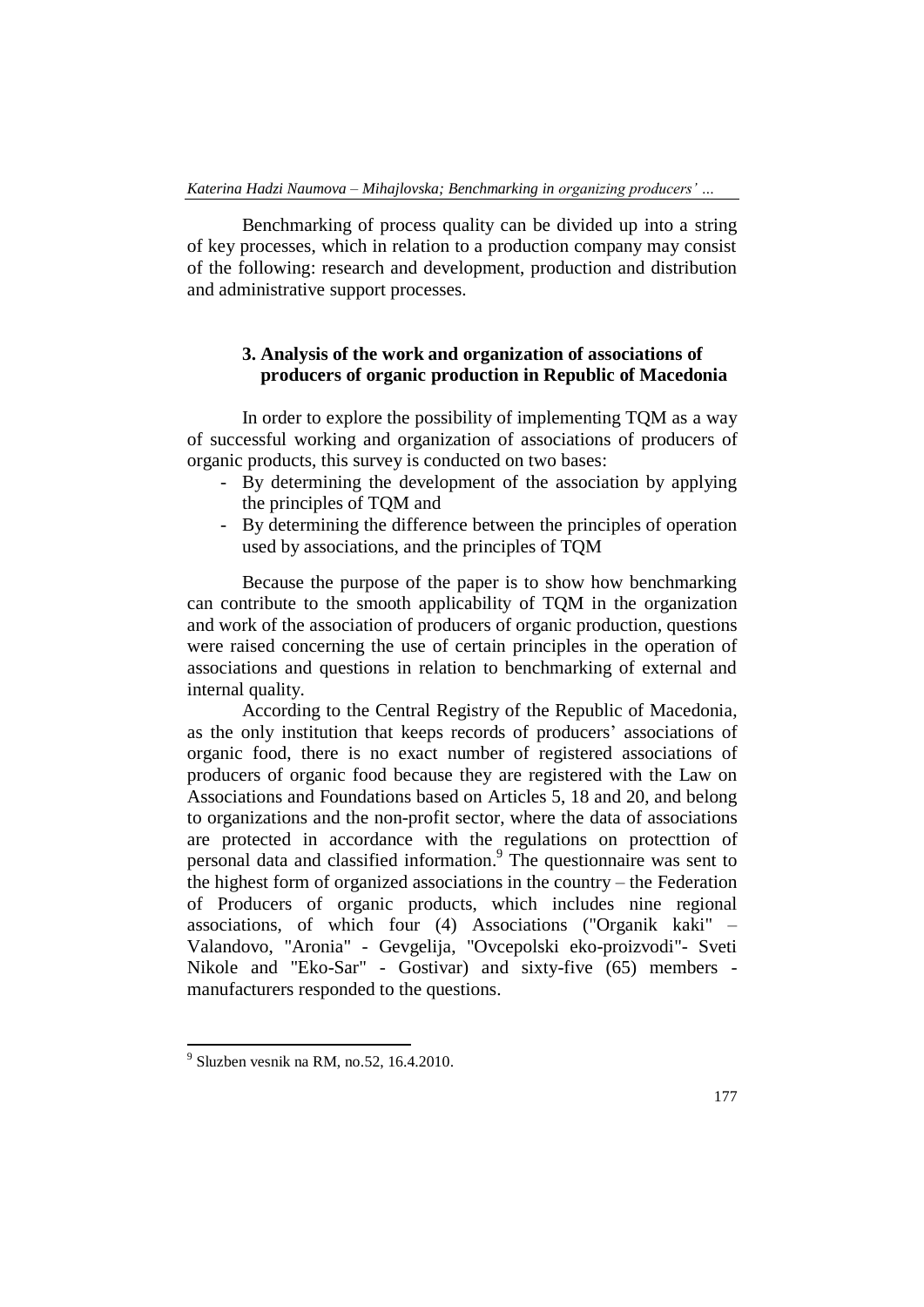To the question, "Do the associations compare among themselves?", sixty-four (64) respondents said that they compare to the same branch associations, and one (1) answered that they did not (Graph 1). The question was asked in order to find out whether the associations used benchmarking as a way to improve performance through comparison with other societies, precisely because benchmarking means comparing with the best. The answers indicate that the comparison as a method for improving the operations exists in alliances, but benchmarking which means comparing with the best is absent.







On the question about how members express satisfaction for the work of the association, all sixty-five (65) respondents answered that they do it in meetings, and with discussions they provide suggestions for improvement. It clearly shows that members express their opinions, views and ideas about the work of associations and influence the final decisions and the functioning of the work of the association.

On the question, "How are members trained?", thirty-four (34) respondents said that they applied only when required, thirty (30) that there were several unplanned training sessions and one (1) replied that training sessions were regularly planned and well organized (Graph 2). The responses show that the training is an important segment in the introduction of changes and the new ways of working are conducted in an unstructured way, and, if necessary, which in turn suggests that the willingness of societies to introduce TQM as a new way of working and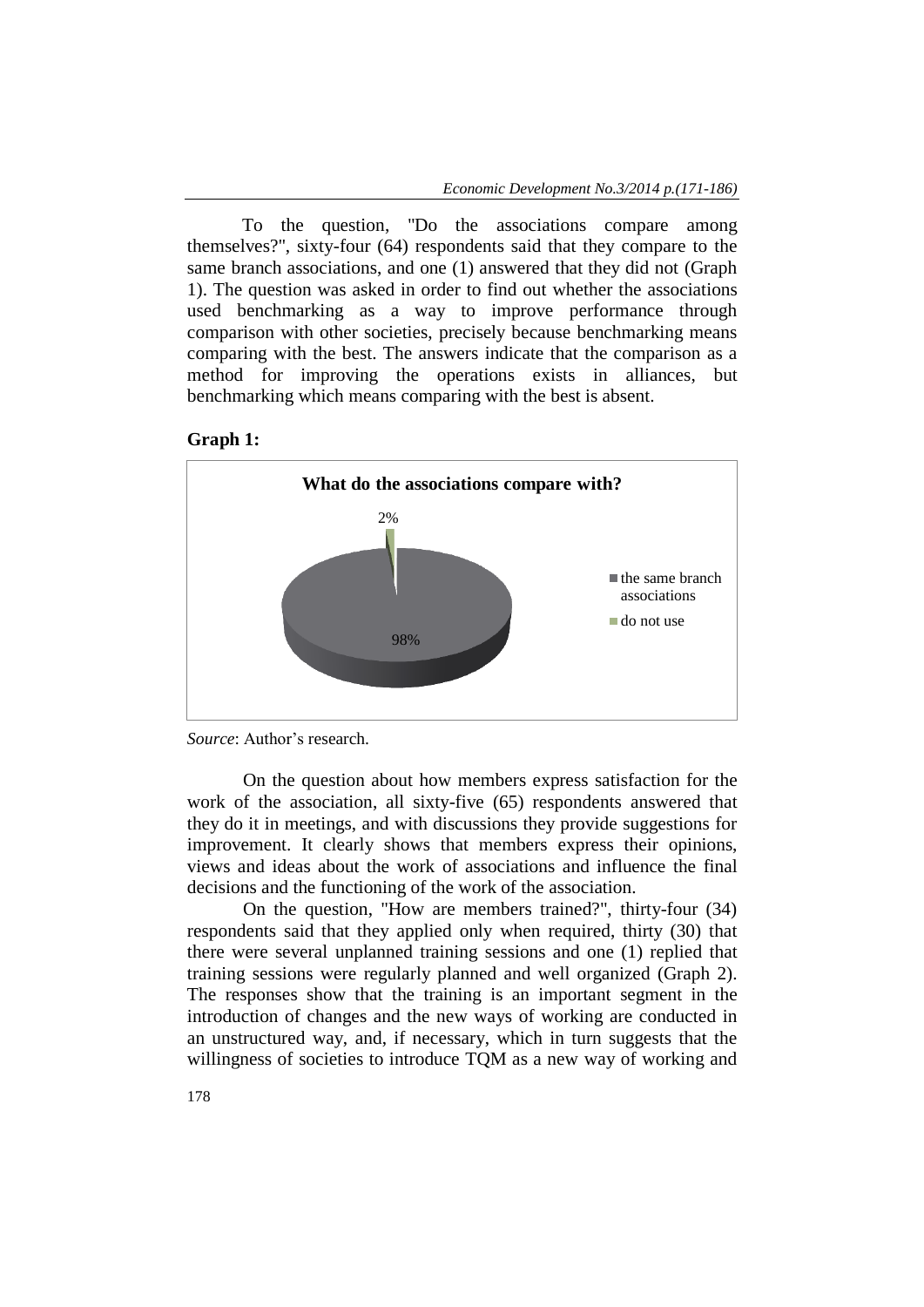organizing they will need to examine the need for the introduction of continuous training to improve the operation of associations.





*Source*: Author's research.

On the question "How is customer satisfaction measured?", fiftyone (51) respondents answered that they did it by analyzing the realized sales, ten (10) of them had direct contact with the customers and four (4) of them did not deal with it (Graph 3). The results show that the association of producers of organic products apply quality measurement in accordance with the principles of TQM, and thus indirectly measuring quality.

Knowing that the customer needs are satisfied has critical importance in the successful implementation of TQM, so the contact with customers and consumers as a direct way of measuring the satisfaction should be more frequent.

Critical to the successful implementation of TQM is the knowledge of whether the requirements and customer needs are met, so that there is more direct contact with customers and consumers.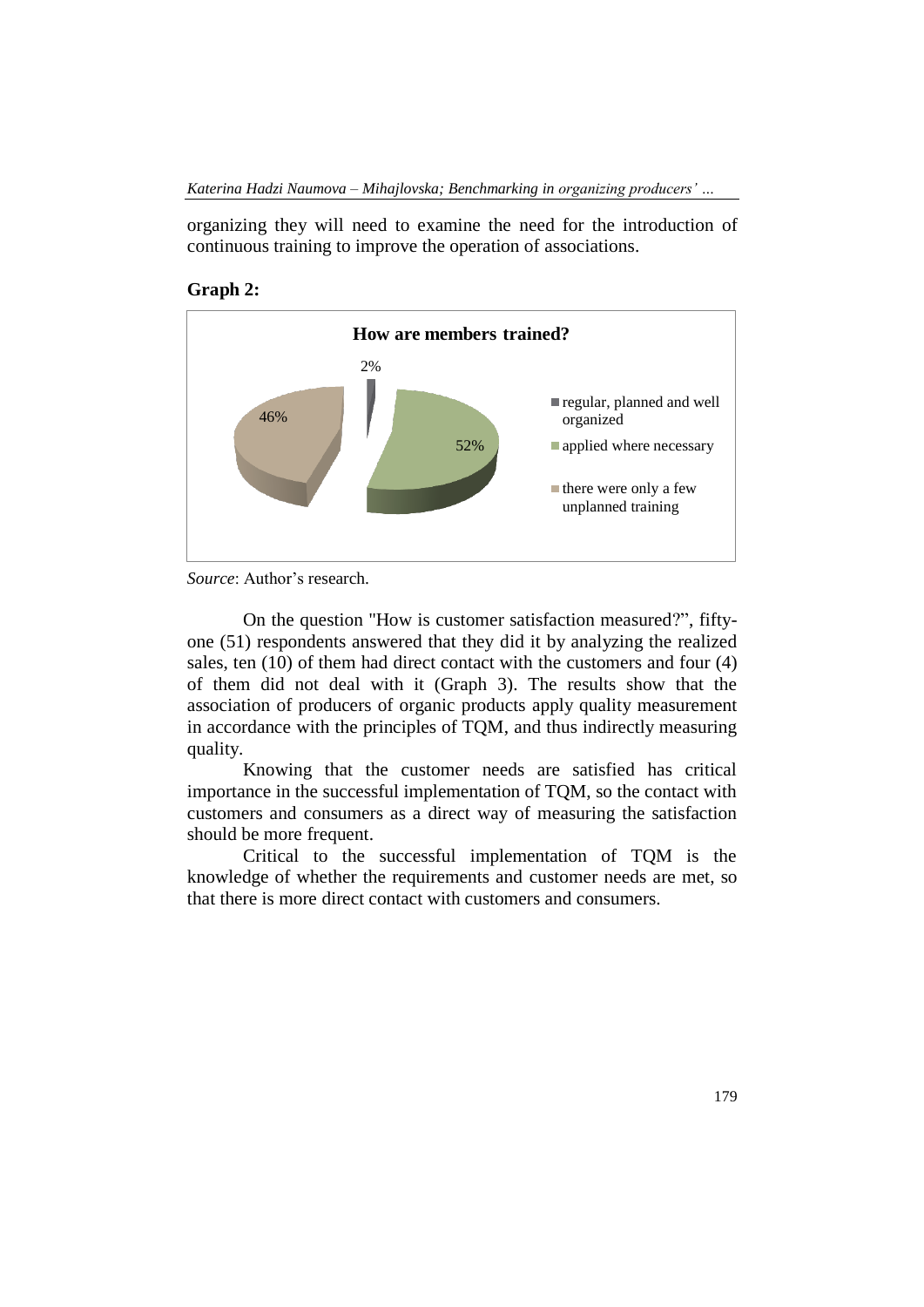



*Source*: Author's research.

From the above mentioned, it can be concluded that in the association of producers of organic products there is an internal benchmarking between the associations in the same branch, but there is no competitor and functional, or more important, generic benchmarking. The positive side is that the members of associations can express the satisfaction of the work, but the organization of training is unplanned and it is not applied when necessary. This shows that there's benchmarking of internal quality, but benchmarking of external quality is absent because measuring of the customer satisfaction is almost absent.

Benchmarking is a useful management tool. In addition, it reveals the internal and external practice and creates the need for change. Also, with benchmarking areas in need of change can be identified, and the understanding the "best practice" will give the idea of what the associations will look like after the change. Therefore, benchmarking is a continuous process of checking their own abilities, rivals and continued implementation of improvements, or development of their methods to comply with their own procedures.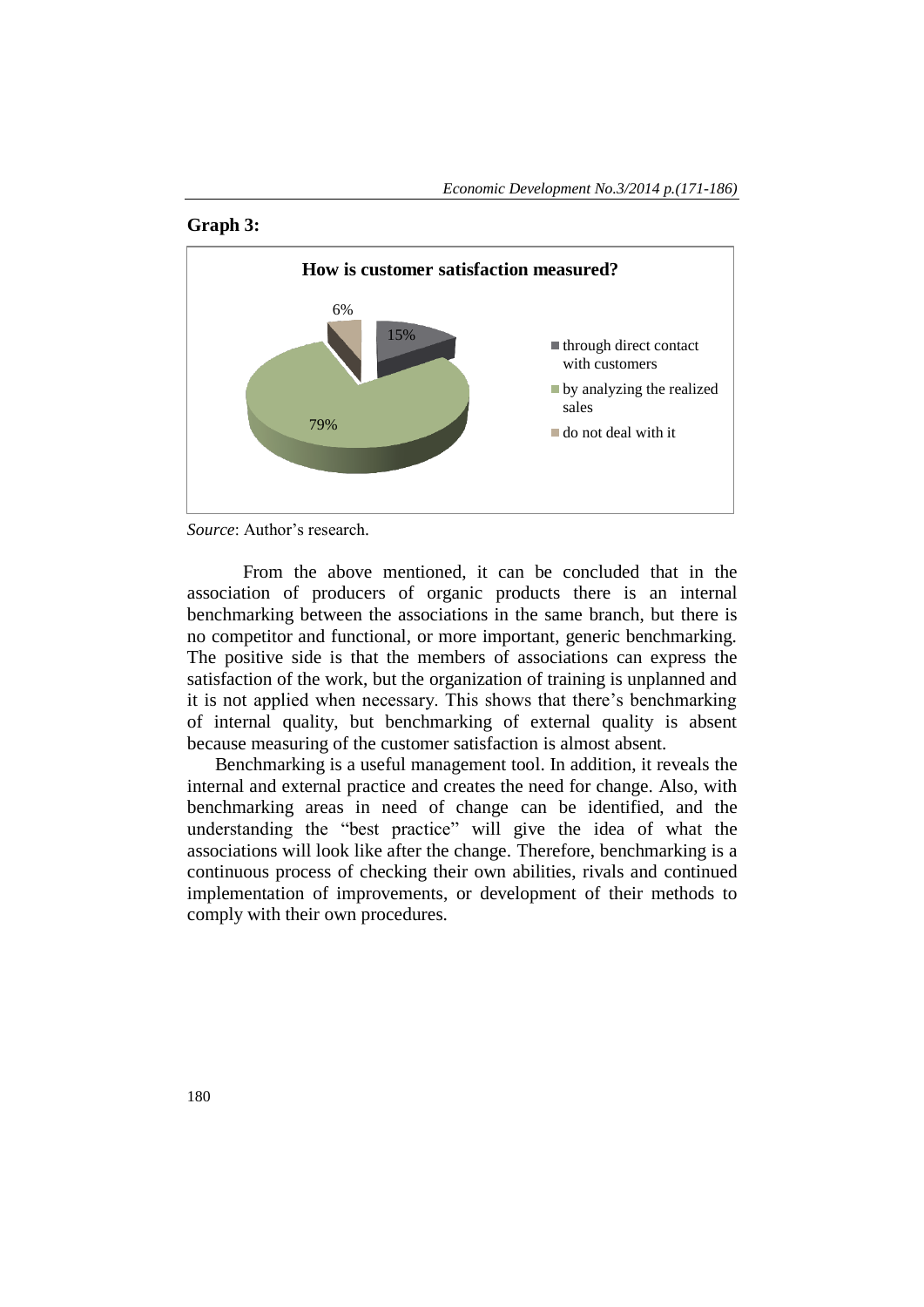#### **4. Benchmarking as management tool in organization of producers' associations of organic products**

Benchmarking is a method for improving the organization. It consists of observing and learning from the best in order to achieve successful operation and a better market position. It can be applied in many ways, but practices show that the best results are achieved with the models based on the Deming cycle or PDCA (Plan – Do – Check - Act) cycle (Figure 1). Firstly, benchmarking is considered to be an eternal process meaning that as soon as the benchmarking procedure is implemented and the improvements started, a new plan and search for improvements starts. Secondly, benchmarking is implemented in four stages: $^{10}$ 

- 1. Plan. Planning stage comprises of the initial activities regarding benchmarking and consists of:
	- determination of what should be benchmarked;
	- determination of criteria for the selection of benchmarking partners;
	- determination of methods for data collection and
	- determination of the use of resources.
- 2. Do. The Do stage is searching and observing as per the criteria laid down in the Plan stage and it comprises two steps: the concentrated use of benchmarking partners and data collection. Concerning this phase it may be necessary to return to the Plan stage, as it may be impossible to collect the planned data with the chosen partner(s).
- 3. Check. The Check stages or the analysis phase consists of these following steps:
	- data correction;

1

- identification and quantification of differences in the performances (gaps) and
- identification of causes for the differences of performances.

Under the first item, the data are corrected because of the systematic errors which make the data not comparable at the same time. They may be corrected with regard to differences in the market condition, level of costs etc. under the second and third item, the differences of

<sup>&</sup>lt;sup>10</sup> Dahlgaard J.J., Kristensen K., Kanji G.K., Fundamentals of Total Quality Management, Taylor &Francis, Lodon and New York, 2002, p.203-205.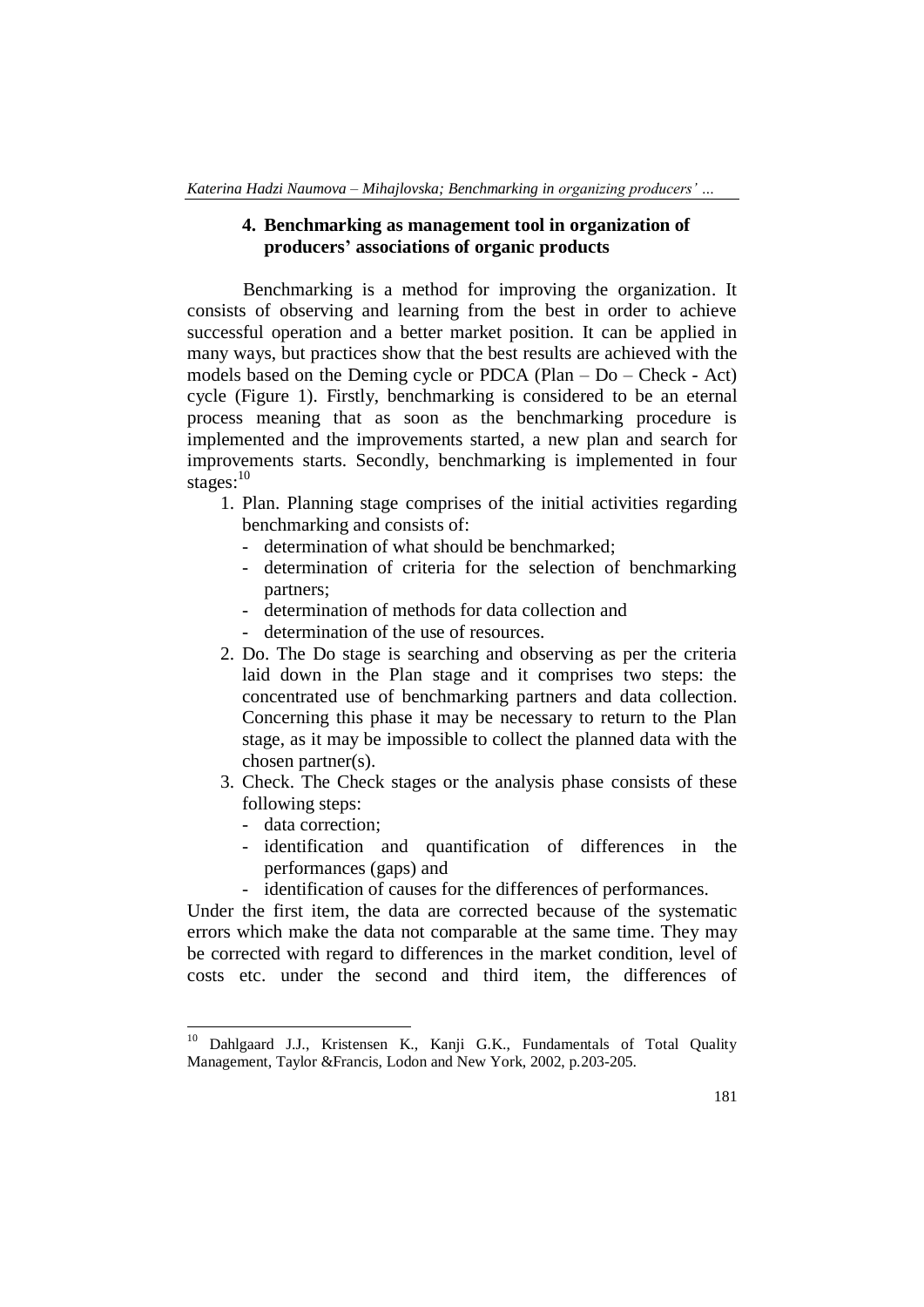performances in quality and productivity are identified and the reasons for these differences need to be explained.

- 4. Act. During the Act stage, the results are adjusted to the individual situation and improvements are implemented. This stage consists of the following steps:
	- Communication of the results found;
	- Ensuring acceptance with the involved parties;
	- Adjustment of the obtained results to each individual situation and the arrangement of functional aims;
	- Making a plan of action;
	- Implementation of the plan of action.

#### **Figure 1: The PDCA circle of benchmarking**



*Source*: Early J. F., Colett O. J., "The Quality Planning Process", http://hairball.bumba.net/~rwa2/school/ense627/TelecomQuality/4003X\_03.pdf 30.12.2013

Benchmarking in association of producers of organic production in the Republic of Macedonia can be implemented in the following stages:

1. Initiative – the moment when a decision is made on the introduction of the method. In launching the initiative, attention should be given to identification of the issues that will be subject of benchmarking, forming a team that will introduce and enforce the identification benchmarking partner, i.e. identify the partnerorganization for benchmarking.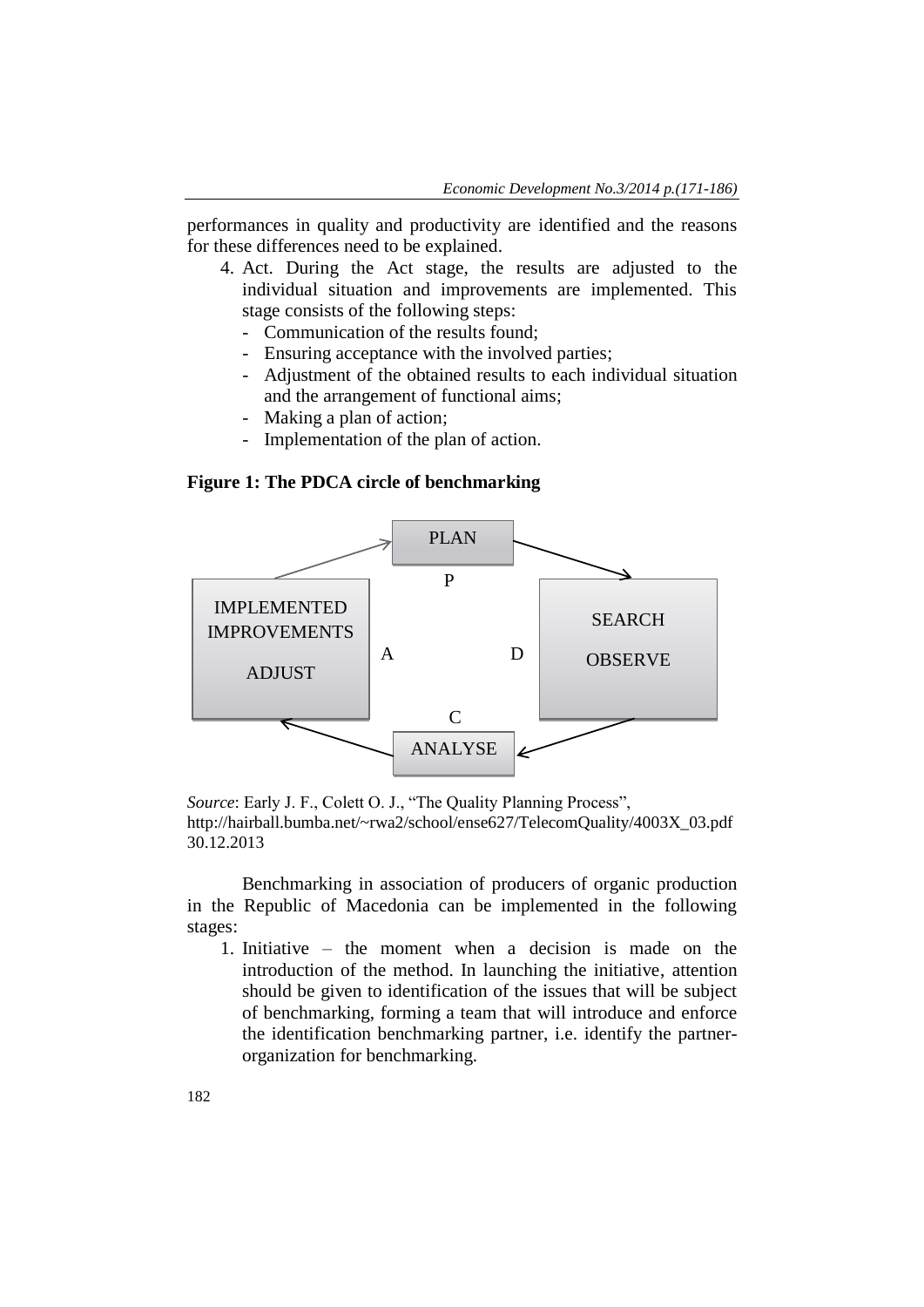- 2. Analysis a stage in which the present situation is explored and the advantages of others are examined on the basis of comparison so as to decide what changes need to be implemented on the basis of Best Practice. At this stage, the methodology for performing the analysis is data collection, identification and analysis of the best (the subject of benchmarking) by determining and comparing the results.
- 3. Shaping new solution  $-\text{i}$  is a stage of establishing and adequately preparing the best solution. First the pace of activities is presented or projected, then the decision on the subject of benchmarking is shaped (on the subject of benchmarking or a synthesis of multiple solutions on multiple items on benchmarking or completely new solution) and test solution.
- 4. Application a phase in which the tested solution is implemented in practice. It is performed in the following order:
	- a) Developing a plan or setting priorities, defining the final review of plans and priorities;
	- b) Implementation of a decision on the application of best practice in the organization performed in two key phases:
		- Preparation of the implementation of the solution
		- Performance of the implementation or enforcement of the decision as soon as possible;
	- c) Supervision is done in order to timely detect unexpected delays and deviations in order to take corrective actions.

The role of the benchmarking method in organizing associations is visible in the continuous checking of the capabilities, competitive position and continuous improvement. By applying the method of benchmarking, associations of producers of organic products have the possibility of gaining a competitive advantage and successful realization on the market. The formation of benchmarking teams within associations brings potential for developing creativity and entrepreneurship, realizes the vision and objectives of the association and by comparing, the market it is directed towards the association to reach and surpass the best. Benchmarking means using the concept of Deming's quality circles i.e. PDCA circles, hence the associations of producers of organic products start with the application, what it would look like (Figure 2).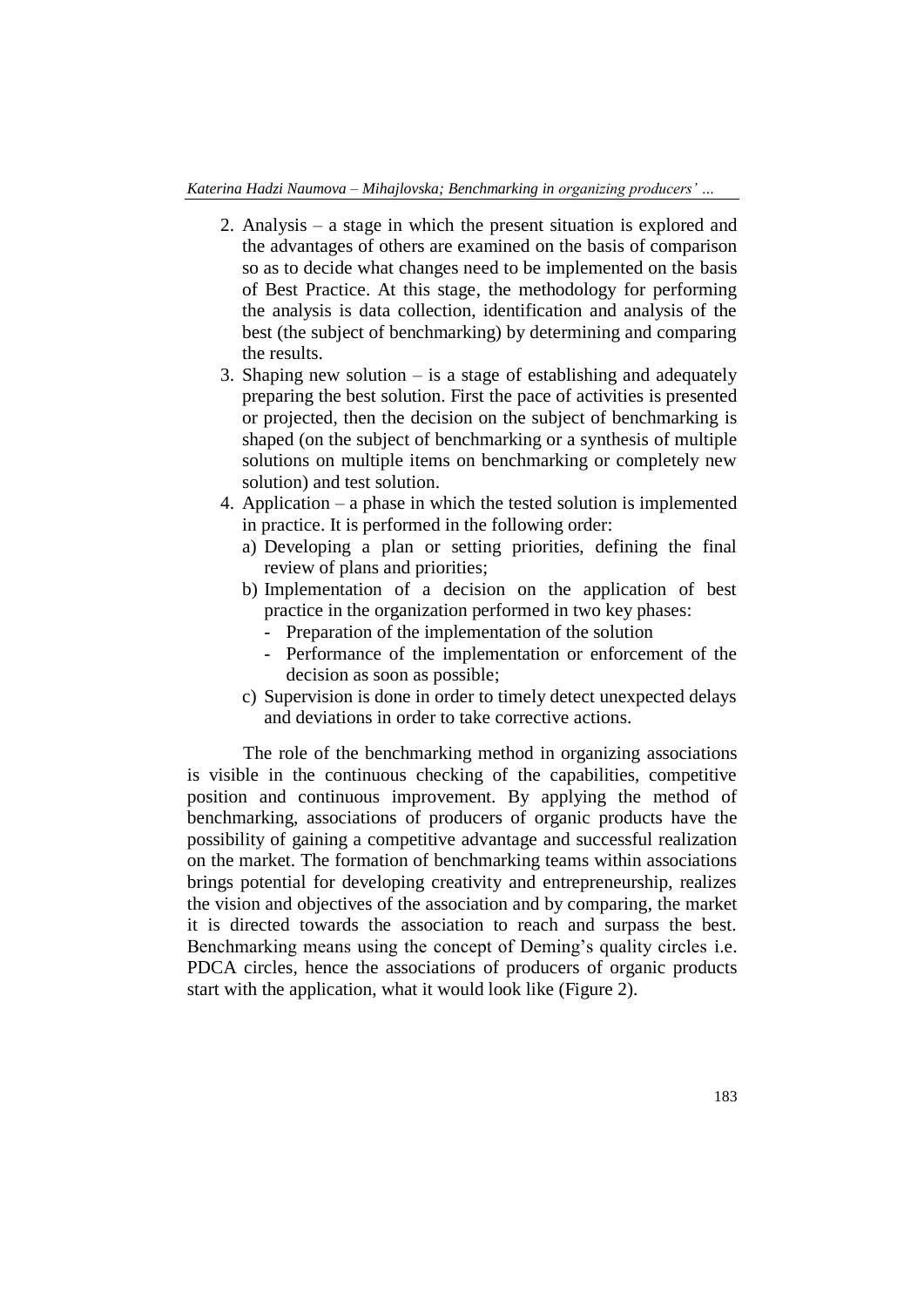



*Source*: Adapted by Certo S.C., Certo S.T., "Moderni menadzment", 10 izdanje, Mate, Zagreb, 2008, str.301.

Determining the current situation of the associations is the first step as well as the decision on the application of benchmarking as a method to improve the situation, The implementation plan defines targets where benchmarking would be applied: product, process, function etc. Then a selection of organizations that will be compared is made concerning the benchmarking subject. The process involves collecting data, visiting other organization etc. In the phase of analysis and modeling the solution, a systematization of the knowledge and its application is made, in the form of guidelines that should be applied, and thus differentiate the solution. Then the solution is implemented in practice and it should be adopted as a new knowledge and experience and the process on the principle of quality circles should be repeated.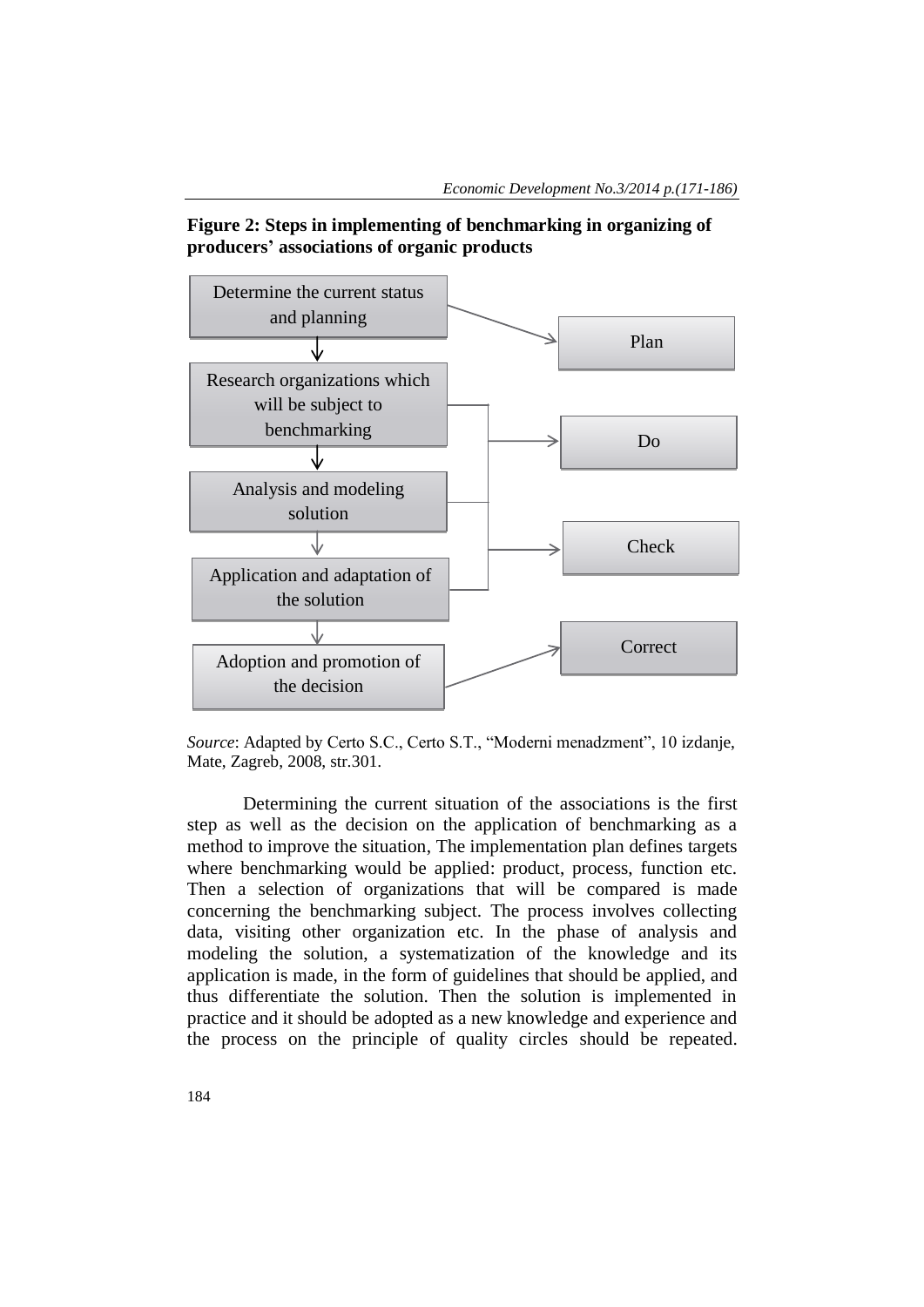Benchmarking is a useful method because it enables quality feedback early in the project, and is able to create new ideas and solutions.

#### **Conclusion**

On the presented data and findings, it can be concluded that benchmarking is useful "management tool" for successful implementation of the TQM as a way of organizing and working in associations of producers of organic production in Republic of Macedonia. It can be said that it is a method which allows improved performance and continuous measurement process by comparing and learning from other positive experiences i.e. from the best in the field.

There are many fields in which benchmarking can be applied. Producers' associations of organic products use internal benchmarking of quality, but there is no competitor or functional or, more important, generic benchmarking. In this paper, the presented model (steps) for the implementation of benchmarking is based on the ideas of the Deming cycle or PDCA cycle. Successful passage through the PDCA cycle of benchmarking means continuous process of checking the abilities, the rivals and the continuous implementation of improvements or development and on that base achieving successful leadership and continuous improvement.

The use of benchmarking is one of the decision of the management of associations which depends to a large extent on the commitments of the management. Naturally, benchmarking leads to changes and it is the responsibility of the management to lead these changes. Understanding of the "best practice" has the virtue of identifying areas in need of change and gives an idea of what the association will look like after the change.

### **References:**

1. Amanor-Boadu V., Martin L.,Quality Management in a Changing Organizational Environment: Looking for New Conversation Tools,

<http://ageconsearch.umn.edu/bitstream/18091/1/mi99am02.pdf> 15.03.2013